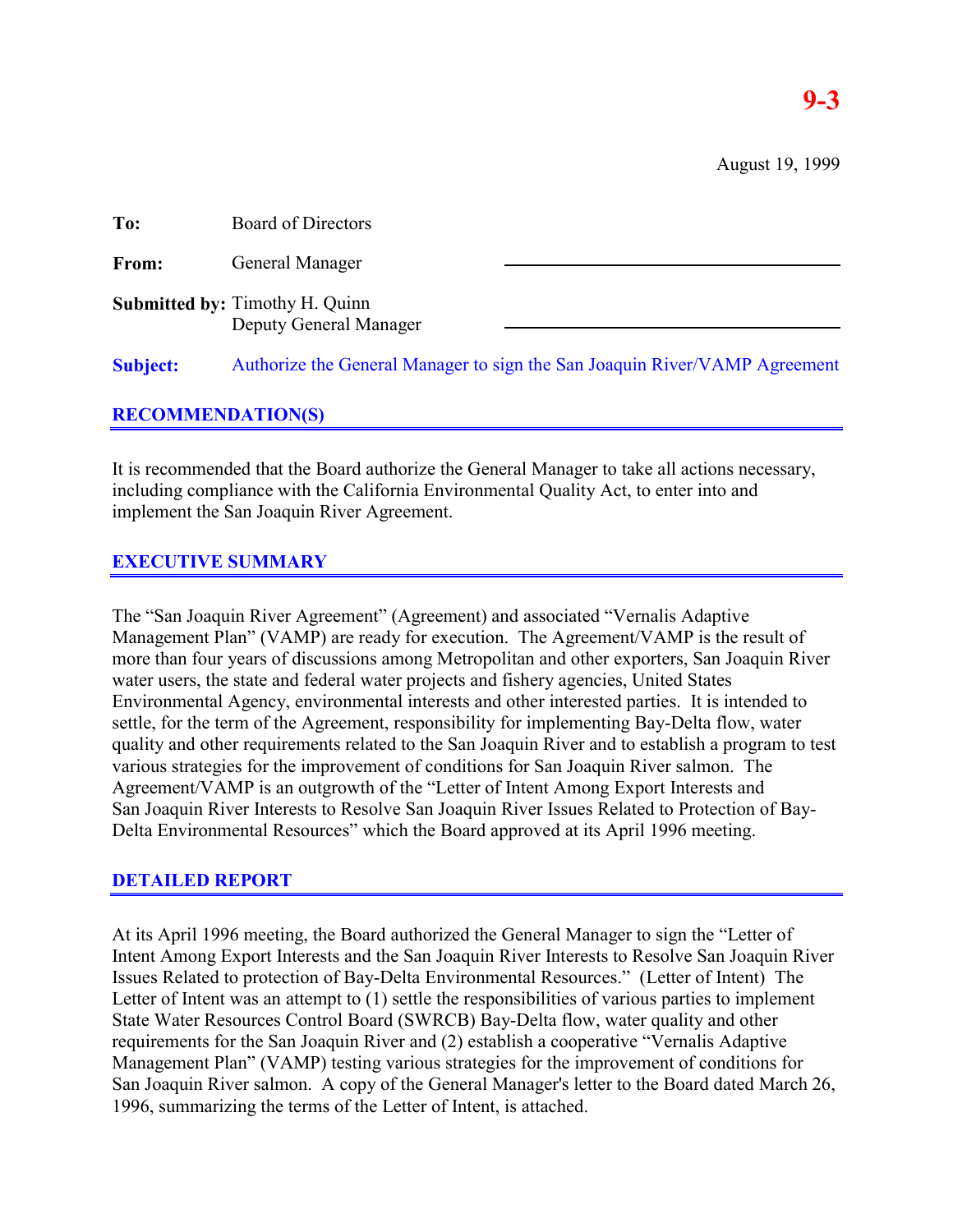Subsequently, discussions regarding the Letter of Intent and VAMP were expanded to include the state and federal water projects and fishery agencies, United States Environmental Protection Agency, environmental interests and other water users. As a result of these discussions, the parties agreed to the "San Joaquin River Agreement" (Agreement) and associated VAMP. The Agreement/VAMP provides that for a 12-year period certain San Joaquin River water users will provide additional flows during the Spring for the benefit of salmon as their share of responsibility to implement the SWRCB's Bay-Delta flow requirements, and the state and federal water projects will implement the remainder of the flow requirements associated with the San Joaquin River. In addition, the state and federal water projects will attempt to reduce export pumping levels to prescribed levels during the Spring as a part of the VAMP program. The parties signed a Statement of Support for the San Joaquin River Agreement in February 1998, committing themselves to completing appropriate environmental review and, if the results of that review supported implementation, to execute the Agreement consistent with the findings of that review.

The San Joaquin River Agreement/VAMP was the subject of several days of hearings earlier this year in the SWRCB's water rights proceedings to implement its Bay-Delta flow, water quality and other requirements. The parties to the Agreement urged the SWRCB to adopt the provisions of the Agreement as a settlement of responsibility for implementing the San Joaquin River portion of its Bay-Delta requirements for the term of the agreement. That request is currently pending before the SWRCB.

The San River Group River Authority, lead agency under the California Environmental Quality Act (CEQA), and the Bureau of Reclamation, lead agency under the National Environmental Policy Act, certified a final Joint Environmental Impact Report/Statement on July 28, 1999. Metropolitan is a responsible agency under CEQA, and must review the Bureau's and River Group Authority's compliance with CEQA.

JFR:mg

**Attachment 9-3A**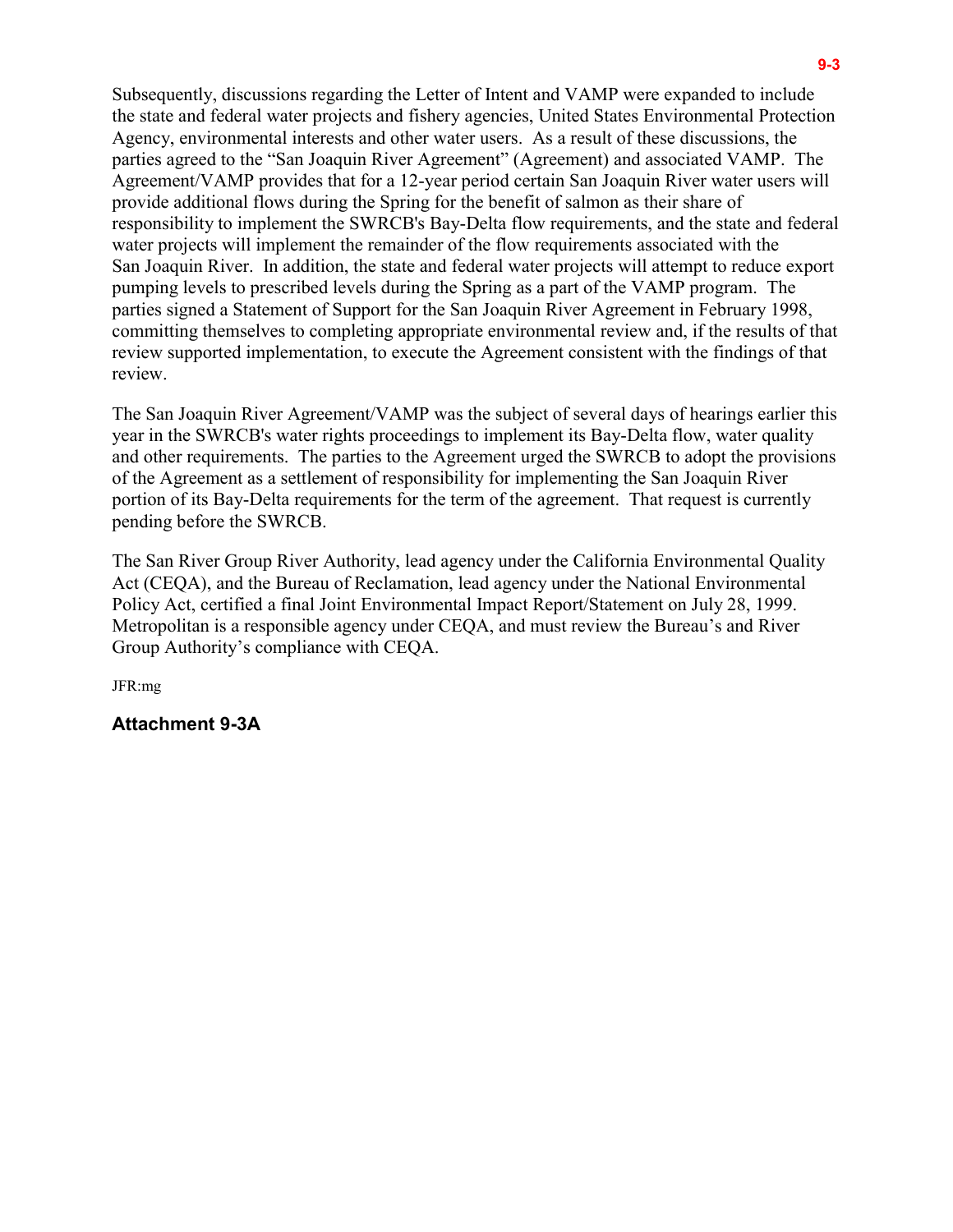March 26, 1996

| To:      | Board of Directors (Water Planning and Resources Committee--Action)            |
|----------|--------------------------------------------------------------------------------|
| From:    | General Manager                                                                |
|          | <b>Submitted by:</b> Debra C. Man, Chief<br>Planning and Resources             |
| Subject: | Bay-Delta Settlement Negotiations Regarding San Joaquin River Tributary Issues |

# **RECOMMENDATION**

It is recommended that your Board authorize the General Manager to sign a Letter of Intent regarding principles for a negotiated settlement for resolution of San Joaquin River Tributary water users responsibility for meeting Bay-Delta water quality and flow standards.

# **EXECUTIVE SUMMARY**

On November 14, 1995, your Board approved policy principles regarding Metropolitan's participation in Bay-Delta water rights settlement discussions with upstream water users and other Bay-Delta water users as cited in Board letter No. 8-4 dated October 31, 1995. Since the signing of the December 15, 1994 Bay-Delta Accord (Accord) and the subsequent State Water Resources Control Board (SWRCB) adoption of a Water Quality Control Plan (WQCP), the State Water Project (SWP) and the Central Valley Project (CVP) have voluntarily committed to meet the specified flow and water quality standards until obligations for meeting the standards by other users are established by the SWRCB. The SWRCB has encouraged Bay-Delta water users to negotiate a settlement to assist with its water rights hearing process to formally allocate responsibilities for meeting the WQCP standards.

Since early 1995, Urban and Agricultural Export Interests (Export Interests) have been meeting regularly with representatives of the major upstream water interests to explore the potential for a negotiated resolution of water rights allocation issues associated with implementing SWRCB's standards. To facilitate this process, the Export Interests have pursued parallel discussions, one with San Joaquin River interests and one with Sacramento Valley interests.

The Export Interests and the San Joaquin interests have reached tentative agreement on a Letter of Intent containing principles to settle disputes regarding responsibility for meeting Bay-Delta water quality and flow standards as described in the detailed report below. These principles represent the recommendations of a broad-based group and are intended to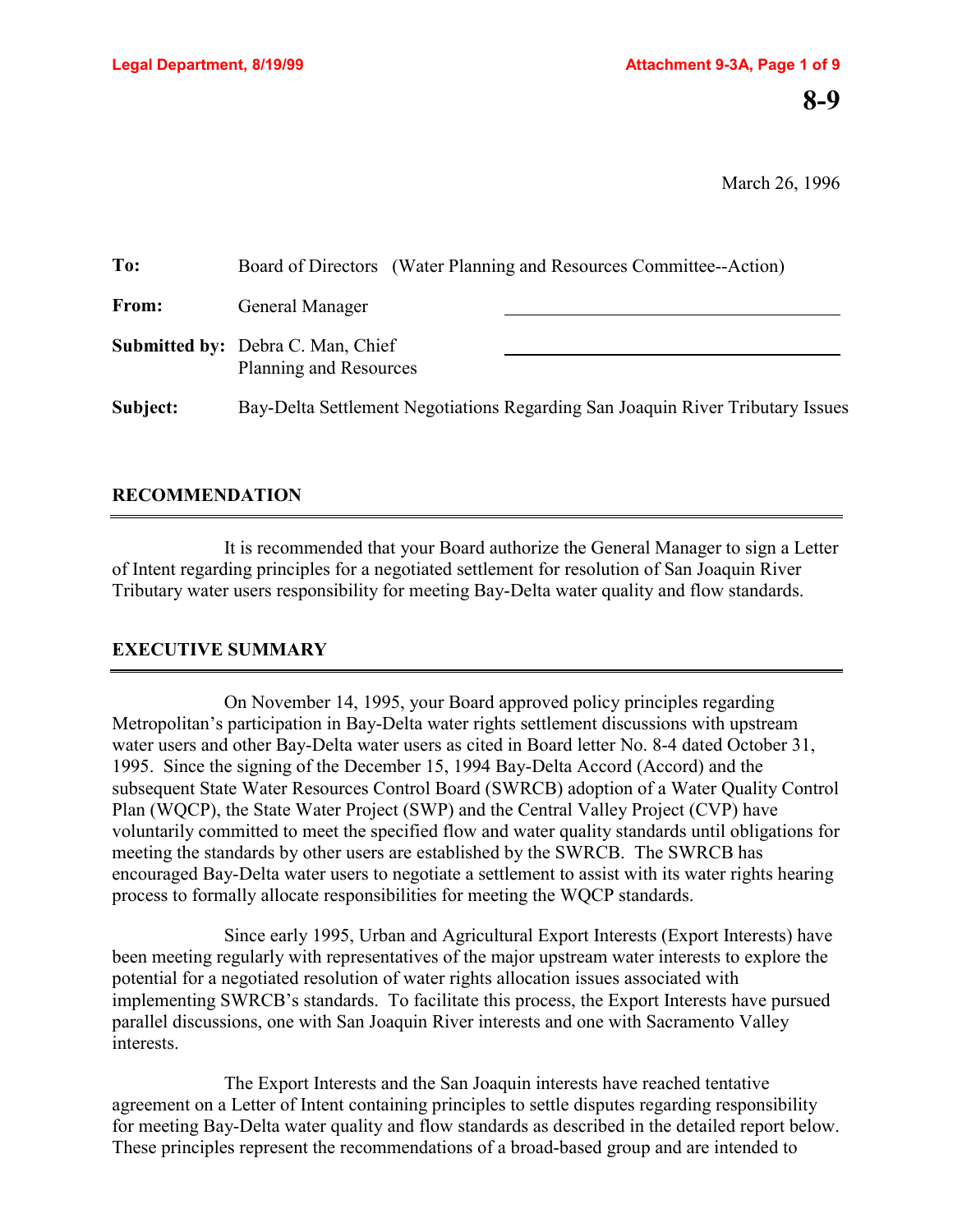#### **Legal Department, 8/19/99 Attachment 9-3A, Page 2 of 9**

avoid litigation and contested proceedings before the SWRCB. The Letter of Intent furthers the consensus model of the Accord by committing six major San Joaquin River entities to protecting the Bay-Delta. These provisions would provide partial implementation of the WQCP San Joaquin River (Vernalis) flow standard along with other measures that would enable significant environmental improvements over historical conditions.

Negotiations with the Sacramento Valley users have not progressed as far because of the diversity of interests involved. Metropolitan, in coordination with other Export Interests, will continue to strive for mutually acceptable agreement principles to bring before your Board prior to commencement of the water rights proceedings.

This letter presents the proposed principles for settlement among Export Interests and the San Joaquin River Interests.

### **DETAILED REPORT**

#### **Background**

The December 15, 1994 Bay-Delta Accord (Accord) endorsed water quality and flow standards and committed the Central Valley Project (CVP) and State Water Project (SWP) to meet those standards, on a voluntary basis for three years or until the State Water Resources Control Board (SWRCB) promulgates a water rights allocation decision to assign responsibility among Bay-Delta watershed users. On May 22, 1995, the SWRCB adopted a new Bay-Delta Water Quality Control Plan (WQCP) which included the environmental protections outlined in the Accord. Currently, the SWRCB is conducting a series of scoping workshops prior to commencement of formal water rights hearings in early 1997 to allocate responsibility for meeting the new standards. In its initial notice, the SWRCB has included nearly all of the significant water users upstream and within the Bay-Delta, including export users as parties to the proceedings.

Determining how the responsibility for meeting Bay-Delta standards will be allocated is a disputed matter. The SWRCB has therefore encouraged Bay-Delta water users to negotiate a water rights allocation settlement to assist the SWRCB with its decision-making process. Divisive and contentious water rights hearings would likely be followed by litigation. This could polarize California's water user community and divert attention and resources from the task of solving long-term Bay-Delta water management problems. The 1995 WQCP already has been challenged in litigation entitled San Joaquin Tributaries Association (SJTA) v. SWRCB. The SJTA asserts that the SWRCB's adoption of the WQCP could adversely impact their water rights. Since early 1995, parallel discussions have been ongoing between Urban and Agricultural Export Interests (Export Interests) and San Joaquin River interests and between Export Interests and Sacramento Valley interests regarding Bay-Delta obligations.

Substantial progress has been made with the San Joaquin River interests, as described below. Negotiations with the Sacramento Valley users have not progressed as far because of the diversity of interests and issues involved. Metropolitan in coordination with Export Interests will continue to strive for mutually acceptable agreement principles to bring before your board prior to commencement of the water right proceedings.

The Export Interests and the San Joaquin River interests have reached agreement on a draft set of principles to resolve the San Joaquin River obligation issues. These principles,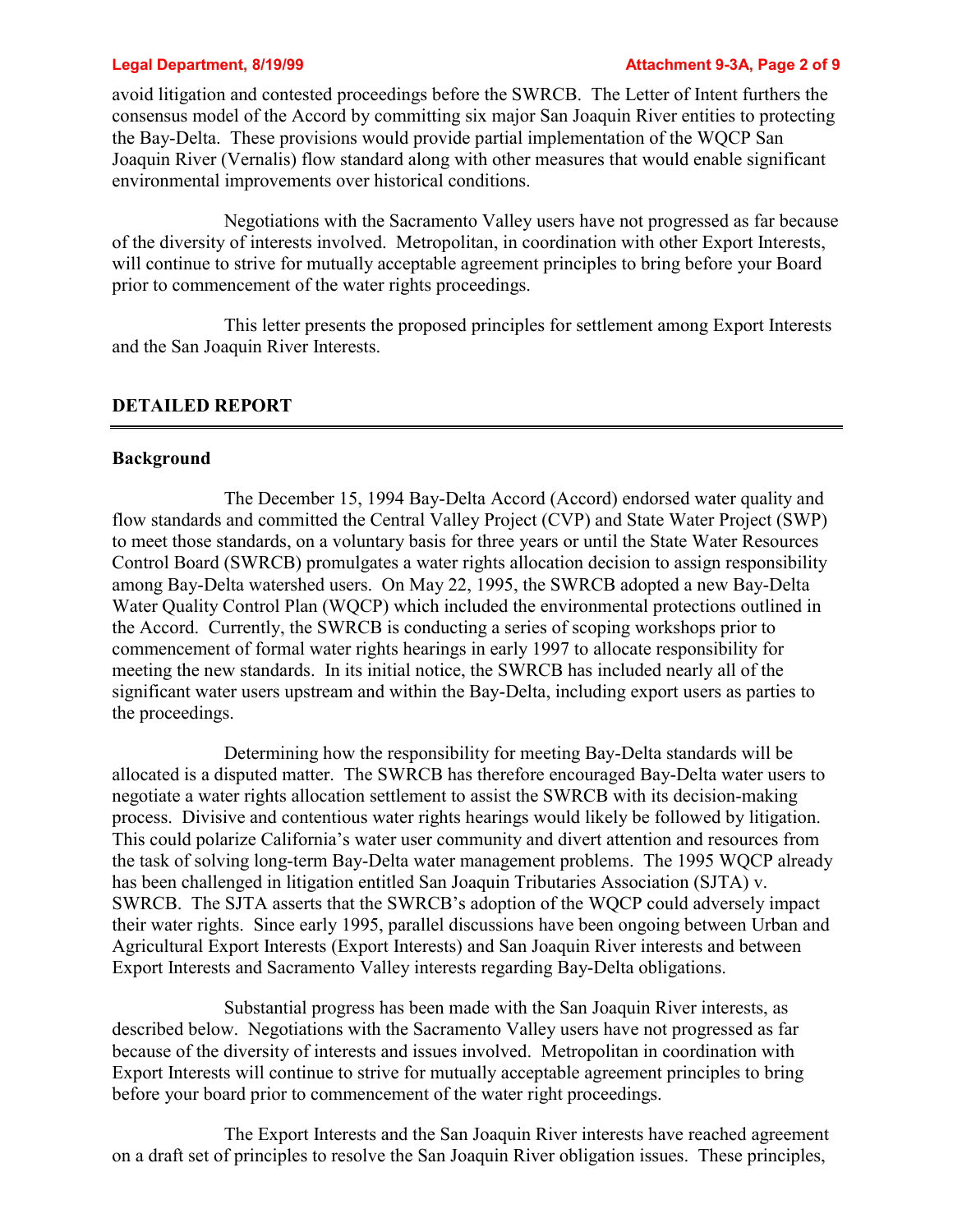if enacted would provide an incremental benefit for the Bay-Delta environment above historical conditions, commit San Joaquin River interests to protecting the Bay-Delta under the Accord, and resolve the litigation entitled SJTA v. SWRCB.

# **Proposed San Joaquin Settlement Principles**

The draft Letter of Intent represents the culmination of several months of discussions to resolve San Joaquin River obligation issues. The specific provisions are consistent with policy principles adopted by your Board in November, 1995 (see Board letter 8- 4, October 31, 1995). The key elements of agreement include the following:

- 1. **Parties:** The parties to the agreement are the Metropolitan Water District of Southern California, Kern County Water Agency, Westlands Water District, Tulare Lake Basin Water Storage District, Santa Clara Valley Water District, (parties referred to as Export Interests), and Modesto Irrigation District, Turlock Irrigation District, Merced Irrigation District, Oakdale Irrigation District, South San Joaquin Irrigation District (collectively "SJTA"), San Joaquin River Exchange Contractors Water Authority ("Exchange Contractors") and Friant Water Users Authority ("Friant").
- 2. **Vernalis Flows:** The San Joaquin interests agree to provide specified increased flows in the San Joaquin River (measured at Vernalis) over and above historical levels. These flow levels represent partial implementation of the high flows contained in SWRCB's WQCP, and are supported by the best available science. These increased flows should also help meet Bay-Delta outflow requirements.
- 3. **Stanislaus River Flows:** Water provided by the San Joaquin River interests is based on the condition that a specified schedule of flows for fish and water quality protection will be provided by the United States Bureau of Reclamation below Goodwin Dam on the Stanislaus River.
- 4. **River Barriers**: The parties agree that a permanent, operable Old River Fish Barrier must be constructed to protect migrating San Joaquin Chinook salmon smolts. Until the permanent structure is in place, continuance of the temporary barrier installation program is to be maintained. The Old River Fish Barrier is an identified element in the December 15, 1994 Bay-Delta Accord.
- 5. **Payment:** In recognition of the cost to develop necessary water supplies and the obligation for meeting the Vernalis Standards, the San Joaquin River interests will receive \$3.75 million annually from the Friant Surcharge portion of the Central Valley Project Improvement Act (CVPIA) Restoration Fund. The Friant surcharge was established in the CVPIA to provide alternate means for Friant water users to meet environmental obligations established in that law other than through flow downstream of Friant Dam. One million dollars per year of these payments shall be set aside for implementation of non-flow fish improvement measures, environmental monitoring and administration.
- 6. **Litigation Dismissed:** Litigation entitled San Joaquin Tributaries Association (SJTA) v. SWRCB shall be stayed pending implementation, and the action shall be dismissed when the agreement is fully implemented.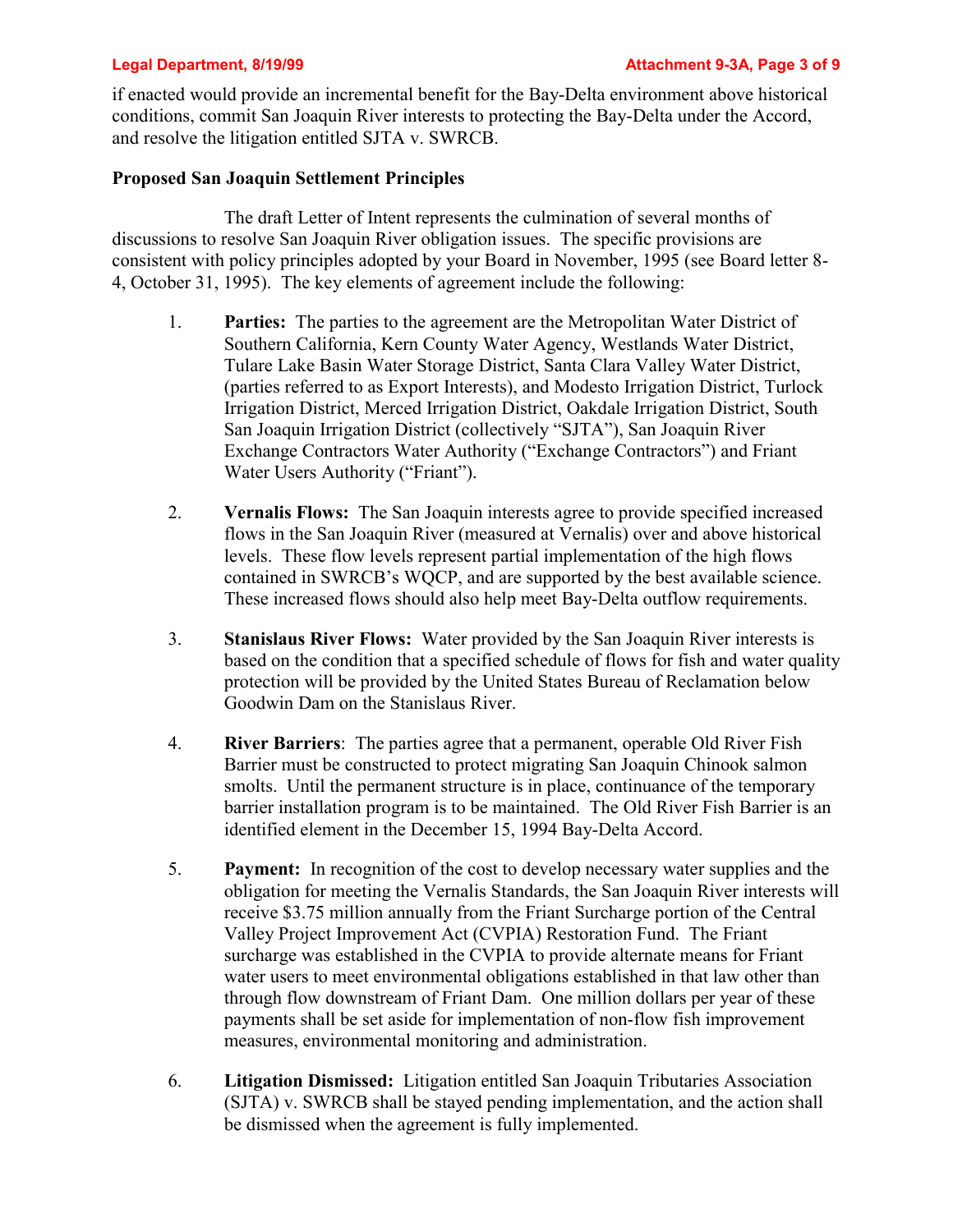### **Key Issues**

To implement this agreement, several issues and preconditions must be overcome, as listed below:

- 1. **Partial Implementation of Vernalis Standards:** The WQCP Vernalis flow standard is higher than the flows provided in this agreement. This could be an issue with environmental and regulatory entities. It is recognized, however, that the Accord was signed with weaker scientific justification on the San Joaquin River requirements than other provisions of the Accord. Moreover, additional flows could be available from other San Joaquin River users who are not parties to the agreement and the opportunity continues to exist to purchase more water with CVPIA restoration funds. Finally, new Vernalis flows resulting from this agreement could be adopted as new long-term flow standards at Vernalis by the SWRCB at the next triennial review of the WQCP, after careful scientific review.
- 2. **Payment:** Payment to the San Joaquin River parties will come from the Friant surcharge of the CVPIA Restoration Fund. While use of this fund for the purchase of increased flows is consistent with the fund's purpose, some may dispute the source or amount of money from the fund.
- 3. **USBR New Melones Operation:** As a precondition, a specific operation schedule for the Stanislaus River for fish and water quality must be maintained. USBR water contractors, such as Stockton East Water District, will take issue with any higher instream requirements, if it does not increase their ability to obtain supplies.
- 4. **City and County of San Francisco:** The City and County of San Francisco is also a party to in the litigation entitled San Joaquin Tributaries Association (SJTA) v. SWRCB, but have not yet decided to sign the Letter of Intent. It is important to its success that all parties to the litigation join in the settlement agreement, and the Export Interests will continue to strive to bring San Francisco into this settlement.

The Parties along with the SWRCB and other State and Federal regulatory agencies will participate in a series of open and public workshops to achieve resolution of these issues with broad support. In particular, scientifically based technical information regarding proposed flows and other provisions will be discussed and analyzed with all interested participants.

# **Key Benefits**

The proposed agreement would provide several key benefits to the Bay-Delta Estuary. The consensus model of the Accord would continue by committing San Joaquin River interests to the protection of the Bay-Delta. For the first time, non-CVP and SWP parties would be required to meet SWRCB requirements. It would provide an incremental benefit for the Bay-Delta environment above historical conditions that is implementable in the near term. The agreement will also settle the litigation entitled SJTA v. SWRCB in which Metropolitan, as a user of export supplies, has an interest.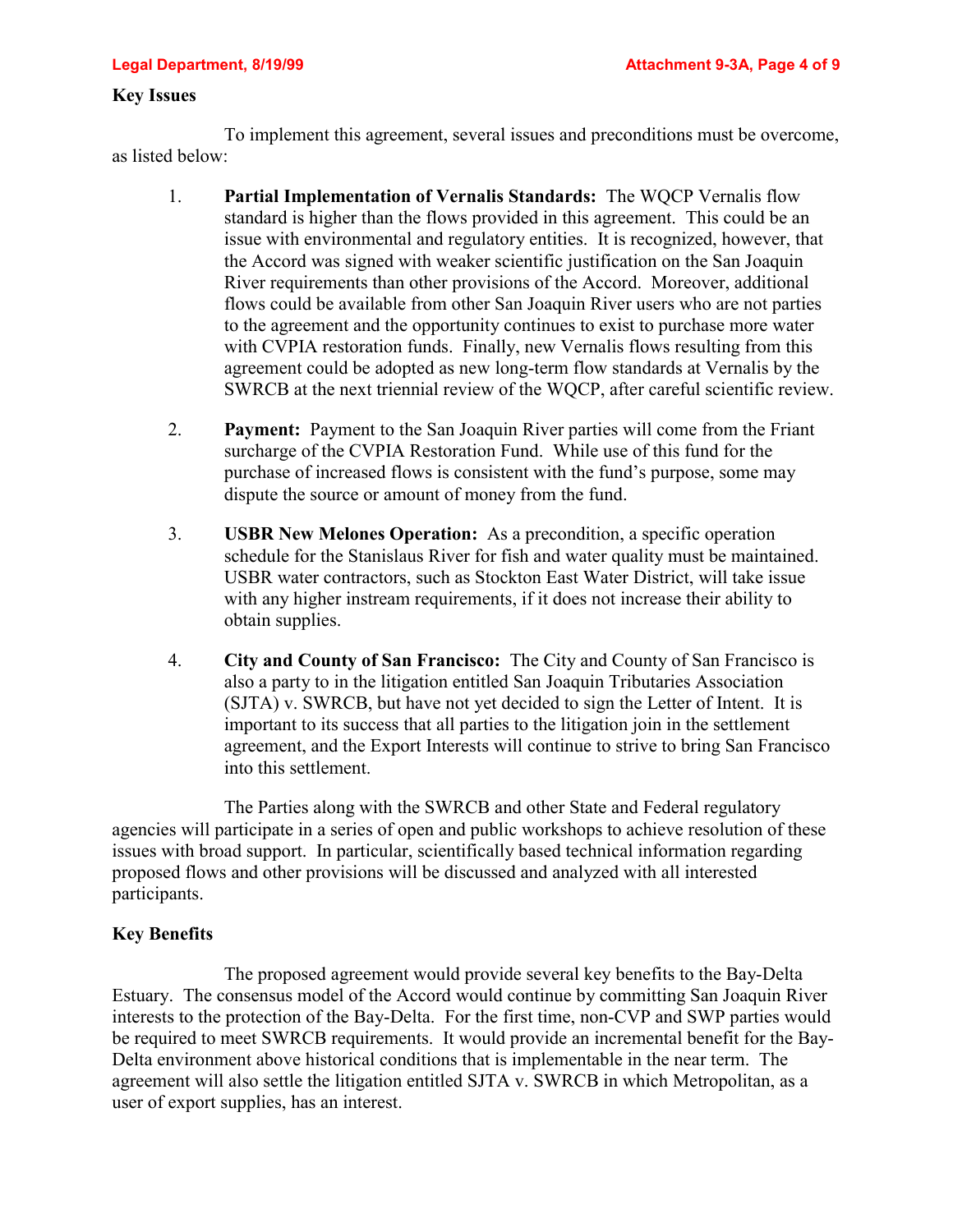### **Summary**

It is recommended that your Board authorize the General Manager to sign a Letter of Intent regarding principles for a negotiated settlement for resolution of San Joaquin River Tributary interests responsibility for meeting Bay-Delta water quality and flow standards. This agreement represents a significant step towards successfully implementing the Bay-Delta Accord and is in keeping with the consensus spirit of the Accord as well as previously adopted Board principles. The successful outcome of both the San Joaquin River and Sacramento River settlement discussions is critical to implementing the Accord and making progress on long-term Bay-Delta solutions.

RDN:cl

Attachment

o:\clustr11\mm\board\brd-sj2.rdn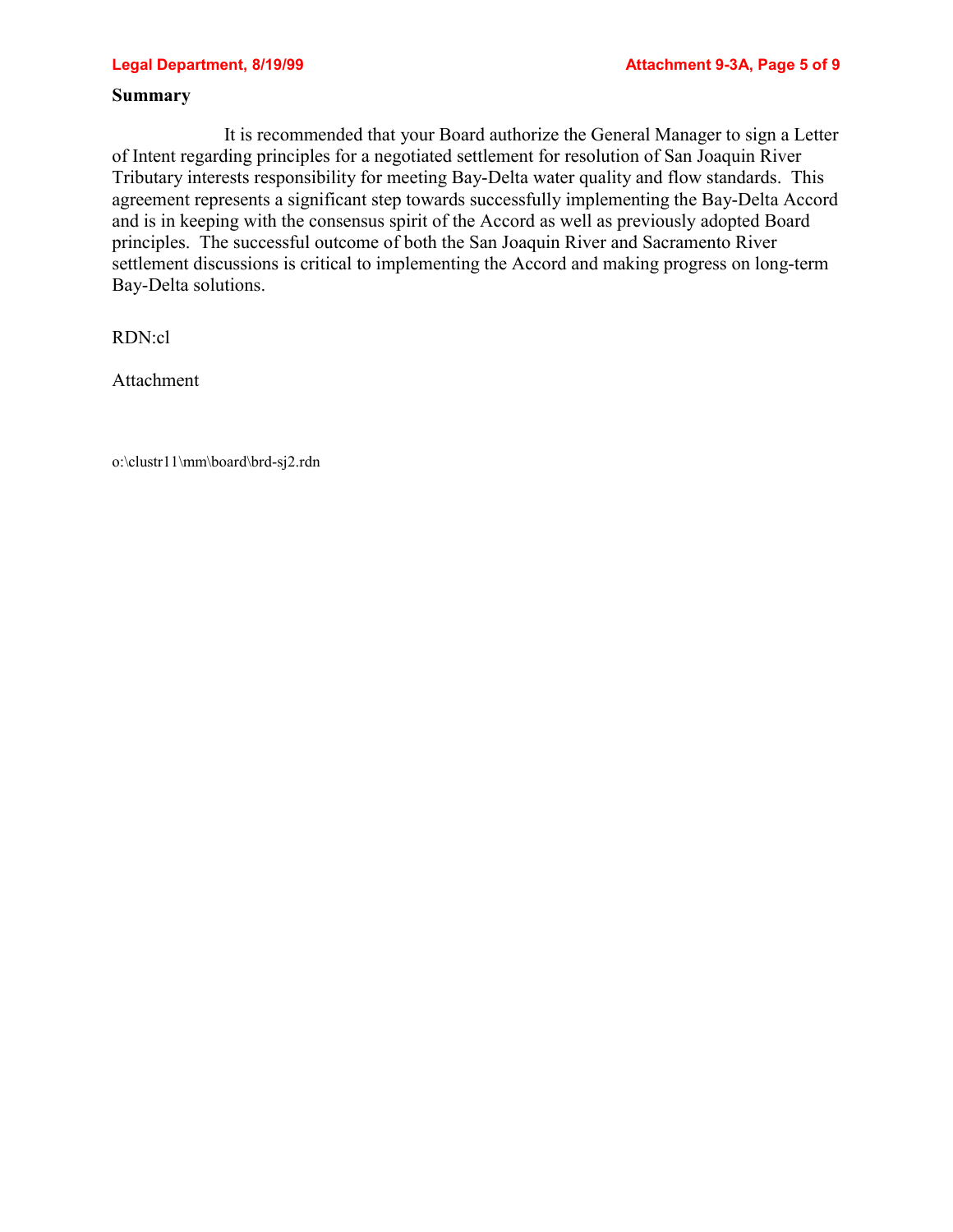# **8-4**

October 31, 1995

| To:      | Board of Directors (Water Planning and Resources Committee--Action)                                     |
|----------|---------------------------------------------------------------------------------------------------------|
| From:    | John R. Wodraska<br>General Manager                                                                     |
|          | Debra C. Man, Chief<br><b>Planning and Resources</b>                                                    |
| Subject: | Proposed Principles for Bay-Delta Water Rights Settlement Resolution and Category III<br>Implementation |
|          |                                                                                                         |

#### **Recommendations:**

It is recommended that your Board review and approve proposed principles for: (1) a negotiated settlement agreement for resolution of upstream water users responsibility for meeting Bay-Delta Standards; and (2) Category III implementation.

#### **Executive Summary:**

The December 15, 1994 Bay-Delta Accord (Accord) endorsed water quality and flow standards and committed the Central Valley Project (CVP) and the State Water Project (SWP) to meet those standards, on a voluntary basis, until the State Water Resources Control Board (SWRCB) promulgates a water rights decision. The SWRCB has encouraged Bay-Delta water users to negotiate a water rights settlement to assist the SWRCB with its decision-making process. In addition, the Accord committed the State and federal governments and agricultural, urban and environmental interests to implement and finance Category III (non-flow) measures as an essential part of a comprehensive Bay-Delta ecosystem protection plan. Category III activities focus on restoring habitat conditions through implementation of non-flow improvement measures.

This letter presents recommended principles for Metropolitan's participation in the Bay-Delta water rights settlement negotiations and Category III implementation.

#### **Detailed Report:**

**Bay-Delta Water Rights Settlement Negotiations**. The December 15, 1994 Bay-Delta Accord (Accord) endorsed water quality and flow standards and committed the Central Valley Project (CVP) and State Water Project (SWP) to meet those standards, on a voluntary basis, until the State Water Resources Control Board (SWRCB) promulgates a water rights decision. On May 22, 1995, the SWRCB adopted a new Bay-Delta Water Quality Control Plan (WQCP) which included the principles of the Accord. Currently, the SWRCB has begun a water rights proceeding to allocate responsibility to meet the new standards. In its initial notice, the SWRCB has included nearly all the significant water users upstream and within the Delta as parties to the proceedings. The SWRCB has encouraged Bay-Delta water users to negotiate a water rights settlement to assist the SWRCB with its decision-making process.

Determining how the obligation for meeting the Bay-Delta standards will be allocated is a disputed matter. Since late last year, the California Urban Water Agencies, the SWP and CVP agricultural contractors (CUWA/AG), and representatives of the major upstream water users have been meeting regularly to explore the potential for a negotiated resolution of the water rights issues associated with implementing SWRCB's standards. Both parties to these discussions believe that California's economy and environment would be best served by a negotiated agreement of these issues. This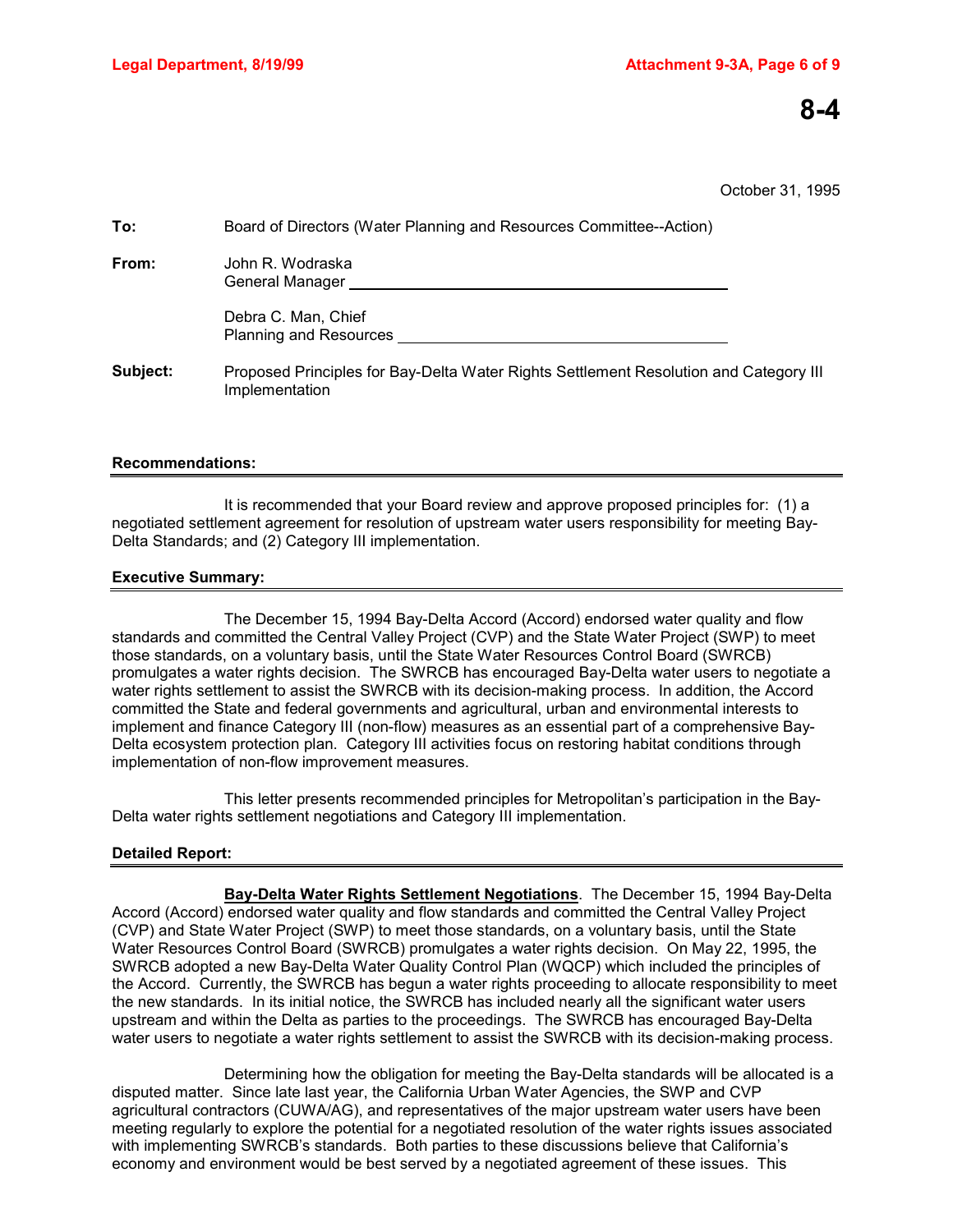approach would avoid divisive and protracted water rights hearings that would likely be followed by litigation, thus polarizing California's water user community and diverting attention and resources from the task of solving long-term Bay-Delta water management problems.

These discussions are extraordinarily complex from a technical, institutional and legal standpoint. To facilitate this process, the parties have pursued parallel discussions through two subgroups, one composed of San Joaquin Valley tributary agencies and one composed of Sacramento Valley agencies. The groups are striving to develop the framework of an agreement by the end of 1995, and a detailed contractual agreement resolving allocation responsibility by mid-1996. Following are staff's proposed principles to guide efforts during the negotiations.

#### **Proposed Principles for a Negotiated Water Rights Settlement**

- 1. Equitable Apportionment: All water users, within and upstream of the Delta, should bear a fair portion of the responsibility for meeting WQCP standards.
- 2. Legal Position: Administration of water rights must occur within the context of reasonable use and public trust principles.
- 3. Negotiate: A negotiated settlement is preferable to a protracted water rights dispute.
- 4. Leadership Role: Metropolitan should play a leadership role in the negotiations as a member of the CUWA/AG. Coordination with the Department of Water Resources and the U.S. Bureau of Reclamation should be maintained.
- 5. Market-Based Approach: Negotiations should proceed on a market-based approach to achieve the environmental water requirements of the WQCP standards. For example, upstream users could agree to provide a large "block" of below--market priced water in exchange for others meeting their portion of obligation towards Bay-Delta standards.
- 6. Funding: Broad funding mechanisms should be pursued. For example, upstream users could agree to provide money to satisfy their obligation towards meeting Bay-Delta standards.
- 7. Regulatory Approval: Metropolitan, in coordination with CUWA/AG, will strive to have any agreement reached in these negotiations validated or adopted by the SWRCB and/or other appropriate regulatory agencies.
- 8. Long-Term: Negotiations should strive to achieve an agreement for the long-term resolution of water rights issues.
- 9. CALFED Consistency: Any agreement reached should enhance long-term stability and be consistent with the CALFED process to reach a long-term Bay-Delta solution.
- 10. Involvement: Continue to involve all affected groups.

Unlike the outflow requirements that create the Sacramento River issues, the San Joaquin (Vernalis) inflow requirements contained in the WQCP are subject to SWRCB reconsideration during the water rights process. The SWRCB's WQCP states:

> "These flows are interim flows and will be reevaluated as to timing and magnitude, up or down, within the next three years. During the three-year period decisions by the FERC [Federal Energy Regulatory Commission] or other regulatory orders may increase flows to the Estuary required of upstream water users. These flows will be considered by the SWRCB in its allocation of responsibility among the water rights holders in the watershed during the water rights proceeding."

The San Joaquin Tributaries Association has filed a lawsuit in Sacramento County Superior Court against the SWRCB asserting, among other things, that SWRCB's adoption of the WQCP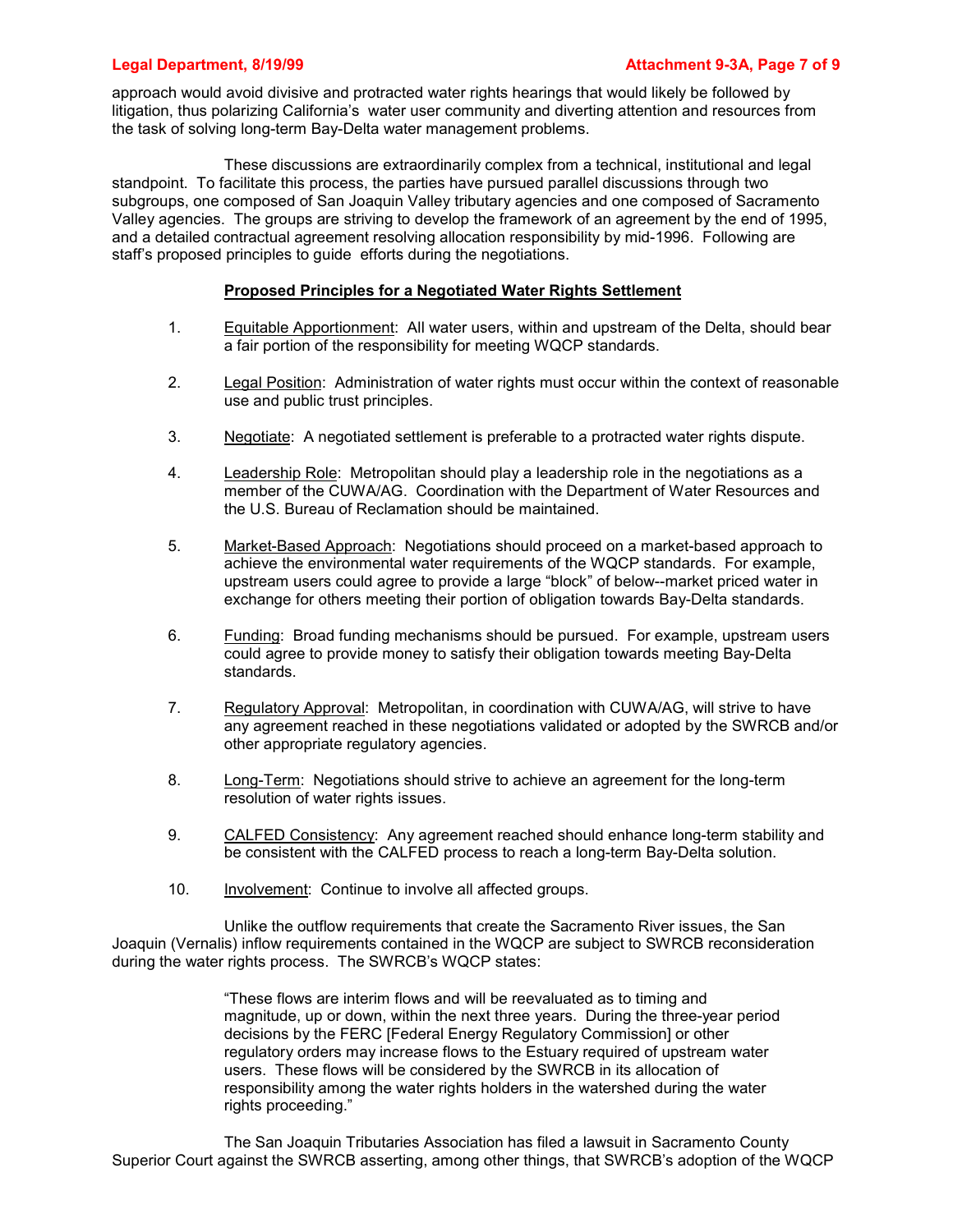could adversely impact their water rights. Following are additional principles proposed specifically to guide staff's efforts during the San Joaquin River negotiations.

#### **Additional Proposed Principles for San Joaquin River Negotiations**

- 1. Tributary Requirements: Any agreement reached should take into account other regulatory orders that may increase inflow to the Delta from tributary streams.
- 2. Scientific Basis: Metropolitan, in coordination with CUWA/AG and the San Joaquin tributary interests, should participate in the reevaluation of the scientific basis for the San Joaquin inflow requirement to the Delta.
- 3. Old River Barrier: Metropolitan supports the construction of a permanent, operable barrier at the head of Old River for the protection of fish. This facility is endorsed by the Central Valley Project Improvement Act, the Governor's 1992 water policy and the Accord.

**Category III Implementation.** The Accord committed the State and federal governments and agricultural, urban and environmental interests to implement and finance Category III (non-flow) measures as an essential part of a comprehensive Bay-Delta ecosystem protection plan. Category III activities focus on restoring habitat conditions through implementation of non-flow measures.

To date, Category III implementation has focused on identifying and approving projects that would result in significant benefits to Bay-Delta resources in the near-term. Progress achieved since the Accord includes: finalizing a Category III Implementation Plan; finalizing a Memorandum of Understanding Regarding Short-Term Category III Activities; and approving nine Category III projects for funding and implementation in 1995-96.

Critical issues need to be addressed to ensure that Category III transitions into a longterm stable program. Such issues include: resolving funding obligations; securing crediting mechanisms and assurances from CALFED that create incentives to participate in Category III; and determining Category III's relationship with CALFED. Following are staff's proposed principles to guide efforts for Category III implementation.

#### **Proposed Principles for Category III Implementation**

- 1. Permanence: Proactively pursue a permanent Category III program that addresses nonflow factors affecting Bay-Delta environmental resources.
- 2. CALFED Integration: Support the establishment of a credible Category III decisionmaking process that has CALFED buy-in.
- 3. Across-the-Board Participation: Ensure that other Accord signatories, including the State and federal governments, are equally committed/obligated to ensure Category III success.
- 4. Bay-Delta Credit: Secure CALFED approval of crediting mechanisms providing water users with incentives to participate.
- 5. Shelf-Life: Secure regulatory assurances providing water users with incentives to participate.
- 6. Leverage other Funding: Ensure that Category III monies are expended in a manner that leverages other funding sources to the greatest extent possible.
- 7. Consolidate Funding: Support a flexible Category III institution that allows integration of existing State and federal restoration funding and environmental initiatives.